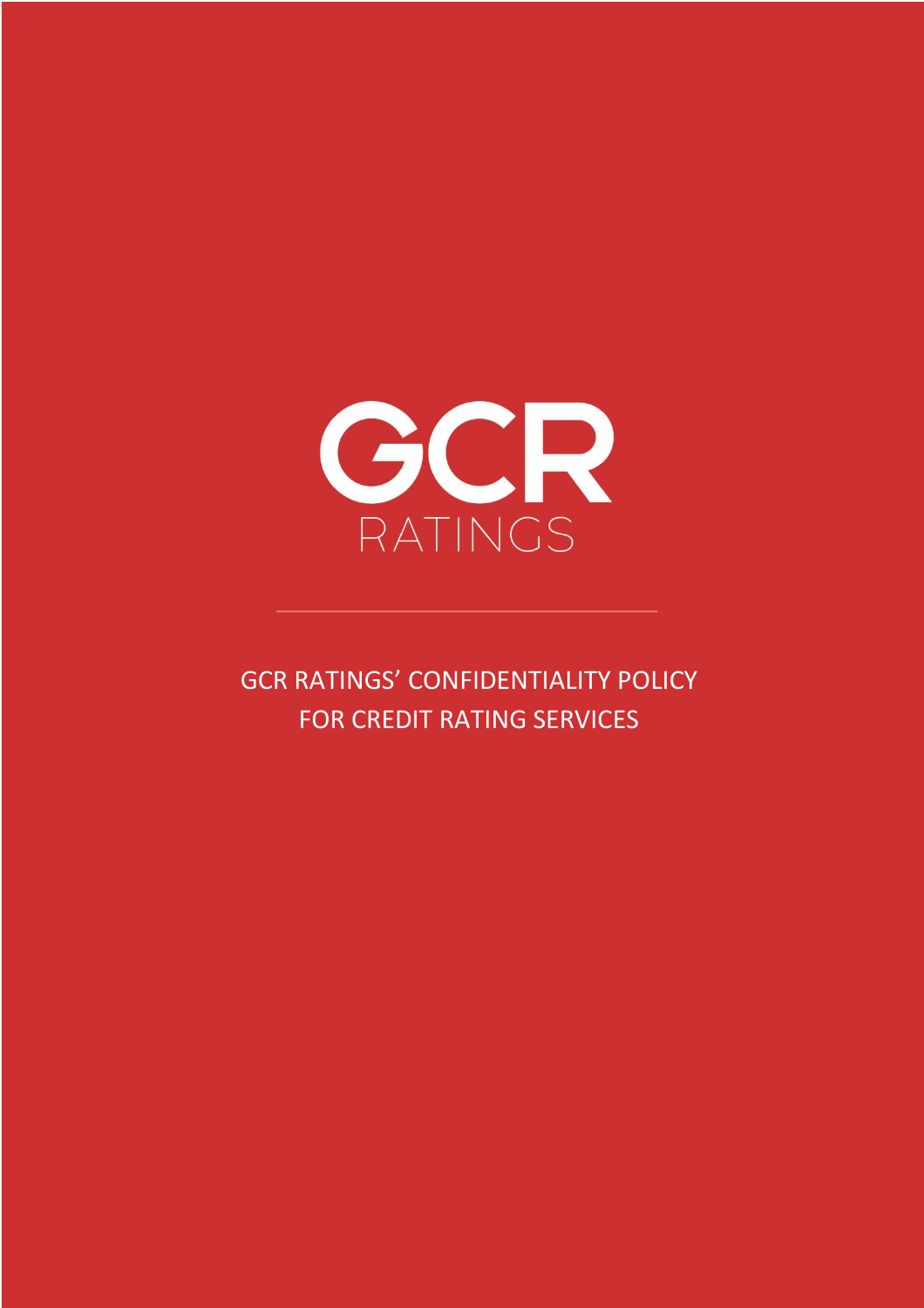#### INTRODUCTION

GCR Ratings ("GCR") views the confidentiality of information and data protection as integral to its business. As an ongoing part of business in providing credit rating services, GCR processes, captures, records and retains information which may be classified as confidential, non-public

GCR shall establish, maintain, document and enforce policies, structures and procedures to maintain the adequate protection of confidential, non-public or personal information.

### LEGAL OBLIGATION TO PRESERVE CONFIDENTIALITY OF INFORMATION PROVIDED TO GCR

GCR understands that in certain instances, information provided to the credit rating services personnel is confidential, non-public or personal in nature. GCR undertakes to ensure that it upholds its statutory obligations to protect such information from unauthorised dissemination, use, disclosure, publication or communication.

GCR's observes regulation stemming from the Securities Exchange Commission pertaining to confidentiality and data protection.

#### CONFIDENTIAL INFORMATION FOR PURPOSES OF CREDIT RATINGS OR PROPOSED CREDIT RATINGS

GCR requires various sources of information for its credit rating services. As such GCR processes such information for the purpose of its credit ratings, historical studies, statistical studies or for educational purposes. Information of a confidential, non-public or personal nature shall not be shared, distributed or disclosed without the consent of the party with whom GCR has been engaged.

In certain instances, confidential, non-public or personal information may need to be shared prior to formal engagement in order to provide a suitable credit rating or related service to an entity or arranger whom has engaged GCR. Any confidential, non-public or personal information shared with GCR prior to formal engagement is subject to the same protections contained herein and is deemed as being part of a formal engagement between GCR and the requestor, entity or arranger.

GCR shall process confidential, non-public or personal information in the same or similar manner irrespective of the time when the confidential, non-public or personal information is shared with GCR.

#### PERSONAL INFORMATION

#### Personal information of Natural Persons:

GCR shall state the type, nature, purpose and conditions for processing personal information of natural persons. Such information shall be retained for the stated period and shall be deidentified and destroyed at the end of such period. Only in instances where information is required for historical, statistical or educational purposes shall it be retained for record purposes and subject to GCR's record retention policy.

GCR in general does not require the personal information of natural persons for the purposes of its credit ratings services, however GCR is aware that such personal information may be shared with GCR in which circumstances GCR shall process the information in the manner stated within this document and under GCR policies and procedures.

Personal Information of Legal/Juristic Persons:

## GCR'S CONFIDENTIALITY POLICY FOR CREDIT RATING SERVICES 2